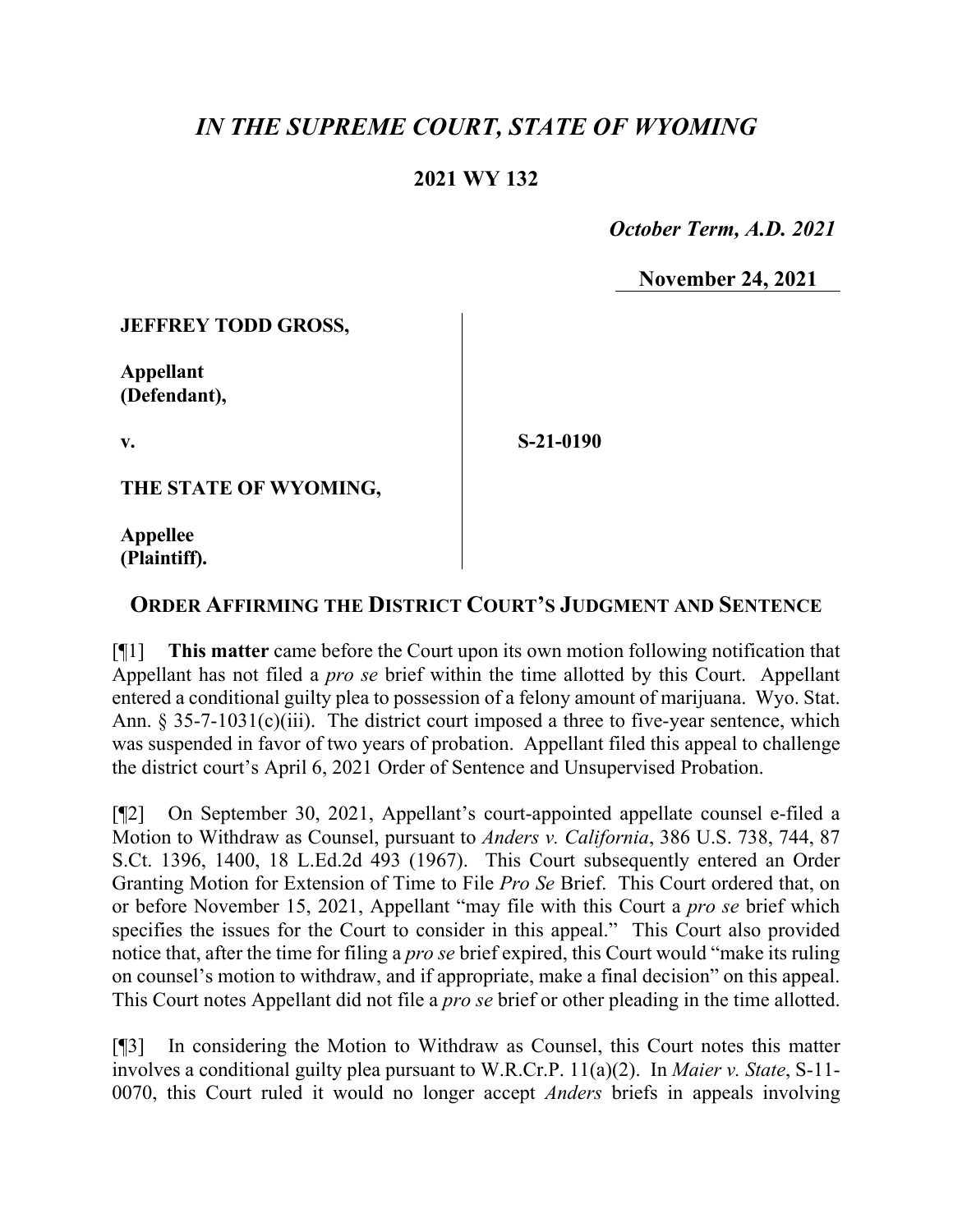conditional guilty pleas. This Court's order in *Maier* has not been changed in that respect. *See Cook v. State*, S-14-0274. Also, appellate counsel has not requested permission to file an *Anders* brief in this case. Nevertheless, for the sake of judicial economy, this Court finds it should treat appellate counsel's Motion to Withdraw as Counsel as if it includes a request for permission to file an *Anders* brief. The Court also finds it should grant such permission. At the same time, this Court hereby provides notice that it will not consider any further *Anders* briefs filed in violation of this Court's orders regarding *Anders* briefs. Instead, appellate counsel must request permission to file an *Anders* brief where such a brief is not allowed by this Court's orders, *i.e.*, the orders entered in the two cases cited in this paragraph.

[¶4] Now, following a careful review of the record and the *Anders* brief submitted by appellate counsel, this Court finds that appellate counsel's motion to withdraw should be granted and the district court's Order of Sentence and Unsupervised Probation should be affirmed. However, this Court finds this matter should be remanded for proceedings regarding a presentence investigation report (PSI). The district court allowed Appellant to waive a PSI altogether. (Change of Plea Hearing Transcript, March 31, 2021, p. 71) However, a defendant cannot waive a PSI altogether. W.R.Cr.P. 32(a)(1) ("In felony cases the investigation and report may not be waived but, with the parties' consent, the court may permit the report to be filed after sentencing."). In *Abeyta v. State*, 2003 WY 136, ¶ 23, 78 P.3d 664, 670 (Wyo. 2003), this Court wrote:

> Abeyta attempted to waive not only a pre-sentence investigation (PSI) report, but also attempted to waive his right to be present at sentencing. On the day of sentencing, Abeyta's counsel filed a document entitled "Defendant's Waiver of PSI and Right to be Present at Sentencing." However, a person charged with a felony in Wyoming may not waive the PSI report; at most, with the parties' consent, a court may permit the report to be filed after sentencing. W.R.Cr.P.  $32(a)(1)$ ; *Reyna v. State*, 2001 WY 105, ¶ 16, 33 P.3d 1129, 1134 (Wyo. 2001) (PSI cannot be waived by plea agreement for any felony).

Given this, the district court erred in allowing Appellant to waive a PSI altogether. It is, therefore,

[¶5] **ORDERED** that the Wyoming Public Defender's Office, court-appointed counsel for Appellant Jeffrey Todd Gross, is hereby permitted to withdraw as counsel of record for Appellant; and it is further

[¶6] **ORDERED** that the Albany County District Court's April 6, 2021 Order of Sentence and Unsupervised Probation be, and the same hereby is, affirmed; and it is further